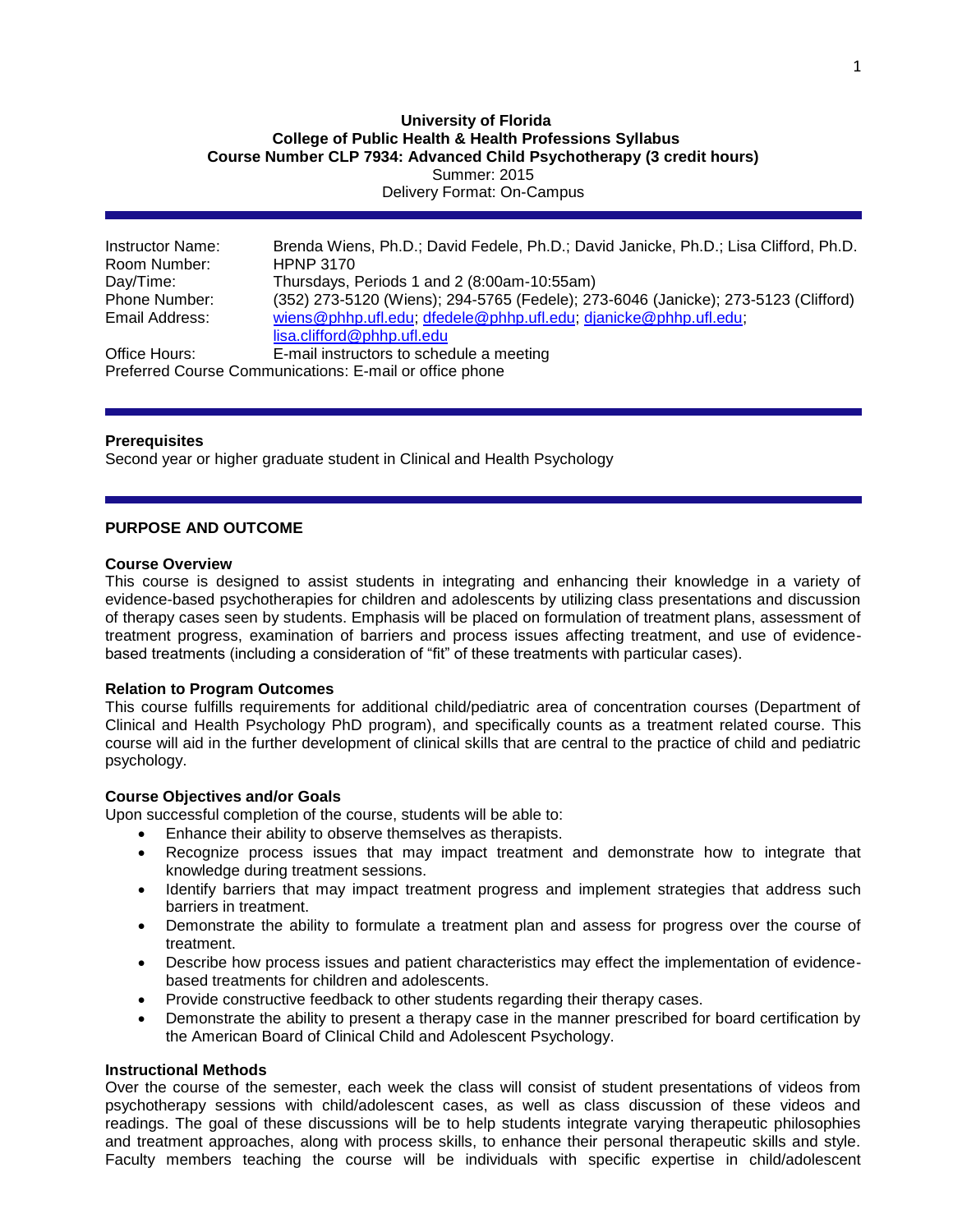psychotherapy and psychotherapy supervision. Attendance and active participation in class sessions is required.

# **DESCRIPTION OF COURSE CONTENT**

This course will focus broadly on advanced skills in child and adolescent psychotherapy, including treatment planning, therapy process, and implementation of evidence-based treatments with specific cases. Specific topics discussed each week will be dependent on cases students choose to present.

## **Topical Outline/Course Schedule**

| Week | Date(s)  | Topic(s)                                            | Readings   |
|------|----------|-----------------------------------------------------|------------|
|      | May 14   | Orientation to the course; Student presentations of | <b>TBA</b> |
|      |          | therapy sessions                                    |            |
| 2    | May 21   | Student presentations of therapy sessions           | TBA        |
| 3    | May 28   | Student presentations of therapy sessions           | TBA        |
| 4    | June 4   | Student presentations of therapy sessions           | TBA        |
| 5    | June 11  | Student presentations of therapy sessions           | <b>TBA</b> |
| 6    | June 18  | Student presentations of therapy sessions           | TBA        |
| 7    | June 25  | Summer Break - No class                             |            |
| 8    | July 2   | Student presentations of therapy sessions           | TBA        |
| 9    | July 9   | Student presentations of therapy sessions           | <b>TBA</b> |
| 10   | July 16  | Student presentations of therapy sessions           | <b>TBA</b> |
| 11   | July 23  | Student presentations of therapy sessions           | TBA        |
| 12   | July 30  | Student presentations of therapy sessions           | TBA        |
| 13   | August 6 | ABPP style presentations for final exams            | <b>TBA</b> |

## **Course Materials and Technology**

Readings for the course will be suggested on a weekly basis by students and instructors based on cases chosen for class presentation and may include readings on treatment models/protocols, process issues, treatment barriers, and treatment planning being discussed in relation to presented cases. Prior to the first class, all students will be asked to submit one initial psychotherapy reading that they have found beneficial, which will serve as readings to discuss in the first class.

In addition, the following will be a recommended text and website that students may wish to access to supplement their learning for the course:

Weisz, J., & Kazdin, A. (2010). *Evidence-Based Psychotherapies for Children and Adolescents, Second Edition*. The Guilford Press.

[www.effectivechildtherapy.com](http://www.effectivechildtherapy.com/) (workshop videos on different treatment approaches are available)

Students will be expected to digitally record therapy sessions through exacqVision to use in class presentations. The exacqVision software is automatically available to graduate students in Clinical and Health Psychology. If technical support for exacqVision is needed, students can contact PHHP IT support at 273- 6200. To request that videos be saved past the typical retention period, students should submit requests to Glenn Ashkanazi, Ph.D., Psychology Clinic Director.

For general technical support for this class, please contact the UF Help Desk at:

- [Learning-support@ufl.edu](file:///C:/Users/hackg/Desktop/Learning-support@ufl.edu)
- (352) 392-HELP select option 2
- <https://lss.at.ufl.edu/help.shtml>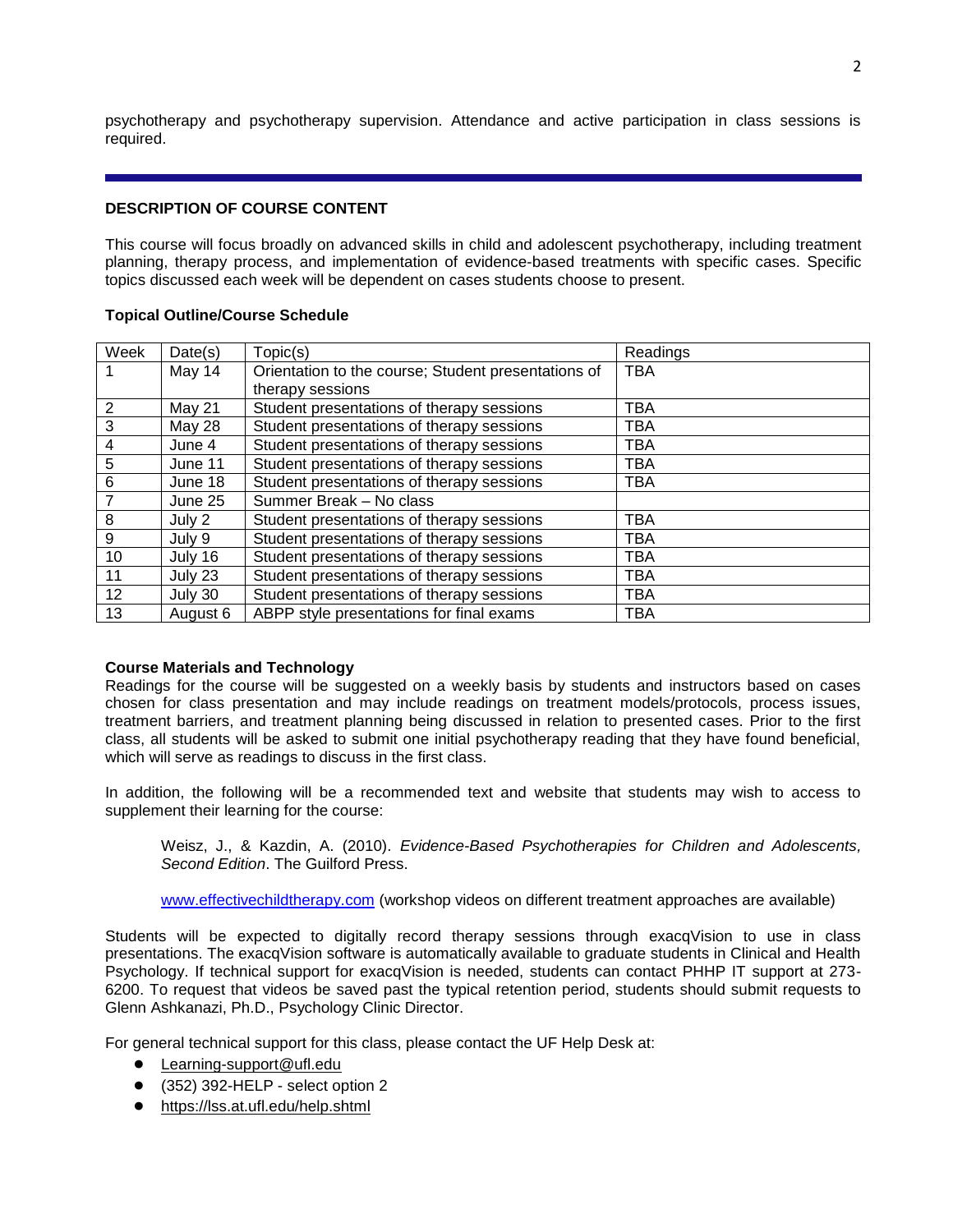#### **ACADEMIC REQUIREMENTS AND GRADING**

#### **Assignments**

Students will present videos from psychotherapy sessions with child/adolescent cases. Video presentations will be followed by feedback from instructors and other students in the course regarding the presenting student's psychotherapeutic skills, style, process, and content. Students will present at least 4 times during the course. Presentation requirements include: 1) use of a video for each presentation, 2) a brief, oral presentation introducing the case (history of presenting problem, treatment plan), 3) session number that the video represents and why this video was chosen for presentation, and 4) how the treatment plan is represented in the session. Presentations will not be graded; instead 10 points will be given for each class based on class participation (which includes being present for class and actively taking part in discussion following student presentations of case material). The final exam (40 points) will consist of an in-class case presentation delivered in American Board of Professional Psychology (ABPP) style.

Prior to class, student presenters will be asked to send their recommended reading(s) relevant to the case being discussed to the class and instructors via e-mail, using appropriate APA style. All students in the class will be expected to participate in case discussions and provide feedback. Students will also be encouraged to suggest additional readings that may be relevant to the cases being discussed, as well as child/adolescent psychotherapy theory/process/treatment approaches in general.

## **Grading**

75% of the course grade will be based on active participation during each class (10 potential participation points will be given for each class over the semester). 25% of the course grade will be based on your final exam ABPP style presentation (40 points).

| Requirement                           | Due<br>date | Points or % of final grade (% must sum to 100%)                                                                                 |
|---------------------------------------|-------------|---------------------------------------------------------------------------------------------------------------------------------|
| <b>Class Participation</b>            | n/a         | 10 points per class, including final exam class, with<br>lowest participation grade dropped (120 points total,<br>75% of grade) |
| Final Exam ABPP Style<br>Presentation | August 6    | 40 points (25% of grade)                                                                                                        |

Point system used.

| <b>Points</b>   | 93- | $90 -$ | $87 -$ | 83- | 80- | 77                     | 73-         | 70-              | $67 -$ | 63- | 60-  | <b>Below</b> |
|-----------------|-----|--------|--------|-----|-----|------------------------|-------------|------------------|--------|-----|------|--------------|
| earned          | 100 | 92     | 89     | 86  | 82  | 79                     | 76          | 72               | 69     | 66  | 62   | 60           |
| Letter<br>Grade | A   |        | B+     | D   | D   | $\mathbf{\mathcal{C}}$ | $\check{ }$ | $\sim$<br>$\sim$ |        | ◝┗  | – ∪− | -            |

| ∟etter<br>Grade        |     | А-   | B+   | Ð   | B-   | $C+$ | ⌒               | C-  | D+  |     | D-   | E   | <b>WF</b> |     | <b>NG</b> | S-<br>u |
|------------------------|-----|------|------|-----|------|------|-----------------|-----|-----|-----|------|-----|-----------|-----|-----------|---------|
| Grade<br><b>Points</b> | 4.0 | 3.67 | 3.33 | 3.0 | 2.67 | 2.33 | $\Omega$<br>Z.U | .67 | .33 | 1.0 | 0.67 | 0.0 | $_{0.0}$  | 0.0 | 0.0       | 0.0     |

For greater detail on the meaning of letter grades and university policies related to them, see the Registrar's Grade Policy regulations at:

<http://catalog.ufl.edu/ugrad/current/regulations/info/grades.aspx>

#### **Exam Policy**

For your final exam you will be required to do an in-class presentation delivered in American Board of Professional Psychology (ABPP) style (see Page 34 of American Board of Clinical Child and Adolescent Psychology candidate examination manual [http://www.abpp.org/i4a/pages/index.cfm?pageid=3388;](http://www.abpp.org/i4a/pages/index.cfm?pageid=3388) we will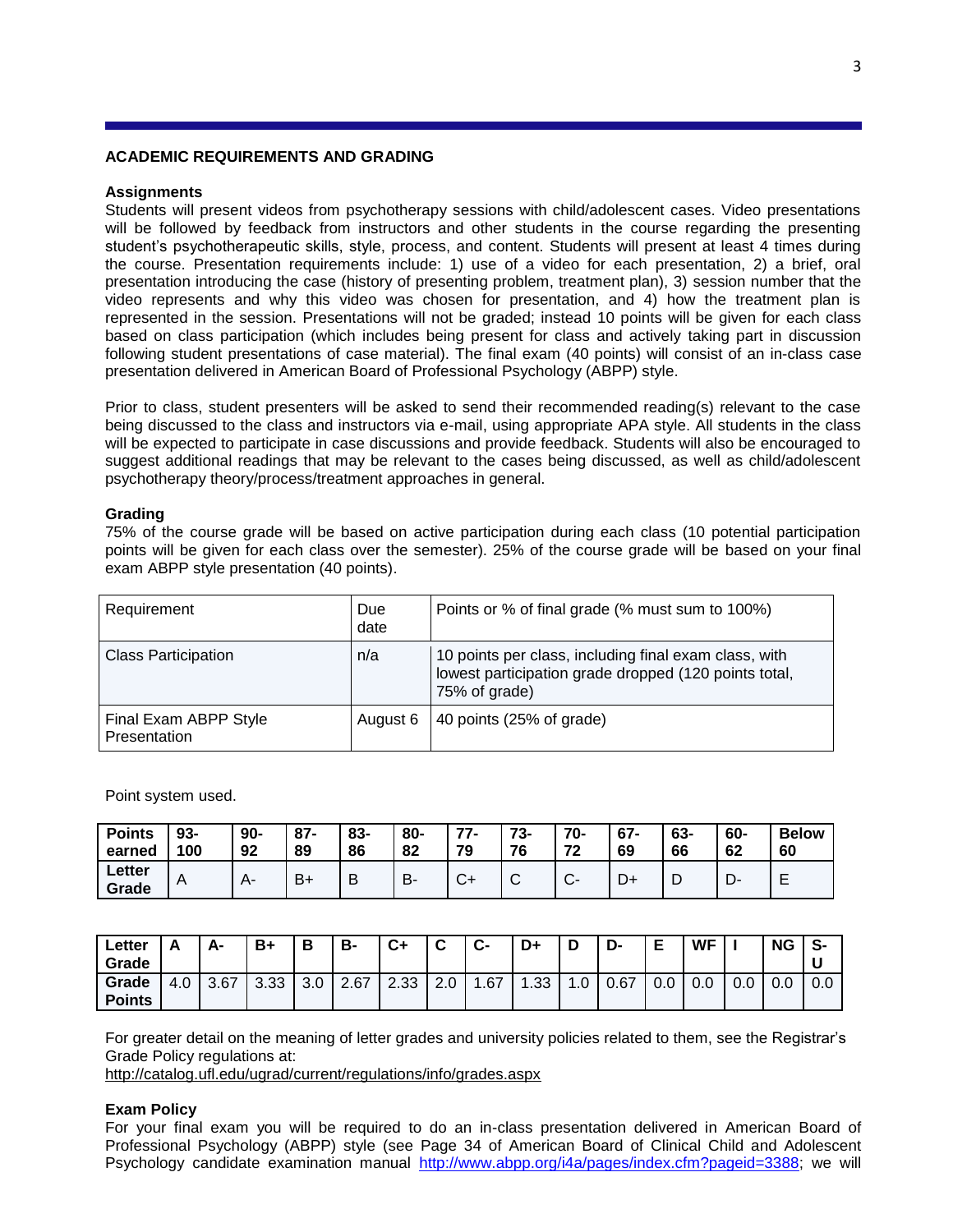also discuss the format in class). Presenting in ABPP style will help to familiarize students with requirements for specialty board certification in our field.

#### **Policy Related to Make up Exams or Other Work**

Students who must miss class because of a conflicting professional or personal commitment must make prior arrangements with the instructor. If a presentation or the final exam must be missed because of illness, a doctor's note is required. Make-ups for the final exam will only be allowed in the event of a documented illness and will need to be scheduled with course faculty.

Any requests for final exam make-ups due to technical issues MUST be accompanied by the ticket number received from PHHP IT support when the problem was reported to them. The ticket number will document the time and date of the problem. You MUST e-mail one of the course faculty within 24 hours of the technical difficulty if you wish to request a make-up.

#### **Policy Related to Required Class Attendance**

Attendance is expected as a part of the student's professional training and will be recorded at the beginning of each class on a sign-in sheet. Students are expected to arrive for class on time and to remain for the full class period. Students needing to miss class or arrive late/leave early should make prior arrangements with the instructor via e-mail. A participation grade of 0 will be assigned for missed classes, and the lowest participation grade can be dropped. If a student must miss more than one class, the student should work with the instructors to determine a make-up assignment.

Please note all faculty are bound by the UF policy for excused absences. For information regarding the UF Attendance Policy see the Registrar website for additional details: <https://catalog.ufl.edu/ugrad/current/regulations/info/attendance.aspx>

## **STUDENT EXPECTATIONS, ROLES, AND OPPORTUNITIES FOR INPUT**

#### **Expectations Regarding Course Behavior**

Please refrain from using I-pods, cell phones or any other electronic devices during class as it is distracting and inconsiderate of other students and the instructor. Please leave cell phones in carrying case or outside of class; we do not want students utilizing cell phones during class unless there is an urgent issue. Laptop use is acceptable for note taking or presenting; please do not use laptop to search the internet or respond to e-mails during class. No recording of the class will be allowed due to the confidential nature of information to be discussed in the course. It is expected that you will actively participate in discussion during class. Active class participation will enhance learning during the course and aid in meeting the course objective regarding learning how to provide constructive feedback to other students regarding their therapy cases.

Please do not arrive late to class or disrupt the class as it is distracting and inconsiderate of other students and the instructor.

To the extent permitted by facility rules and restrictions, you may bring food and/or beverages to class as long as it does not interfere with your ability to work and/or participate in class and as long as it does not interfere with or your classmates' ability to work and participate in class. You will be expected to clean-up after yourself and dispose of all trash before leaving the classroom.

### **Communication Guidelines**

It is expected that e-mail communications and behavior with course faculty and other students enrolled in the course will be professional and respectful. Per the Clinical and Health Psychology graduate student handbook, it is never appropriate to post information about patients or therapy sessions on the internet in any fashion, even if identifying information is not included. Likewise, it is not appropriate to post information from class discussion regarding patients or students in the course on the internet in any fashion. It is also not appropriate to make negative statements regarding a student's clinical skills to other students in the course or in the graduate program. Concerns about another student's clinical skills should be directed to one of the course faculty.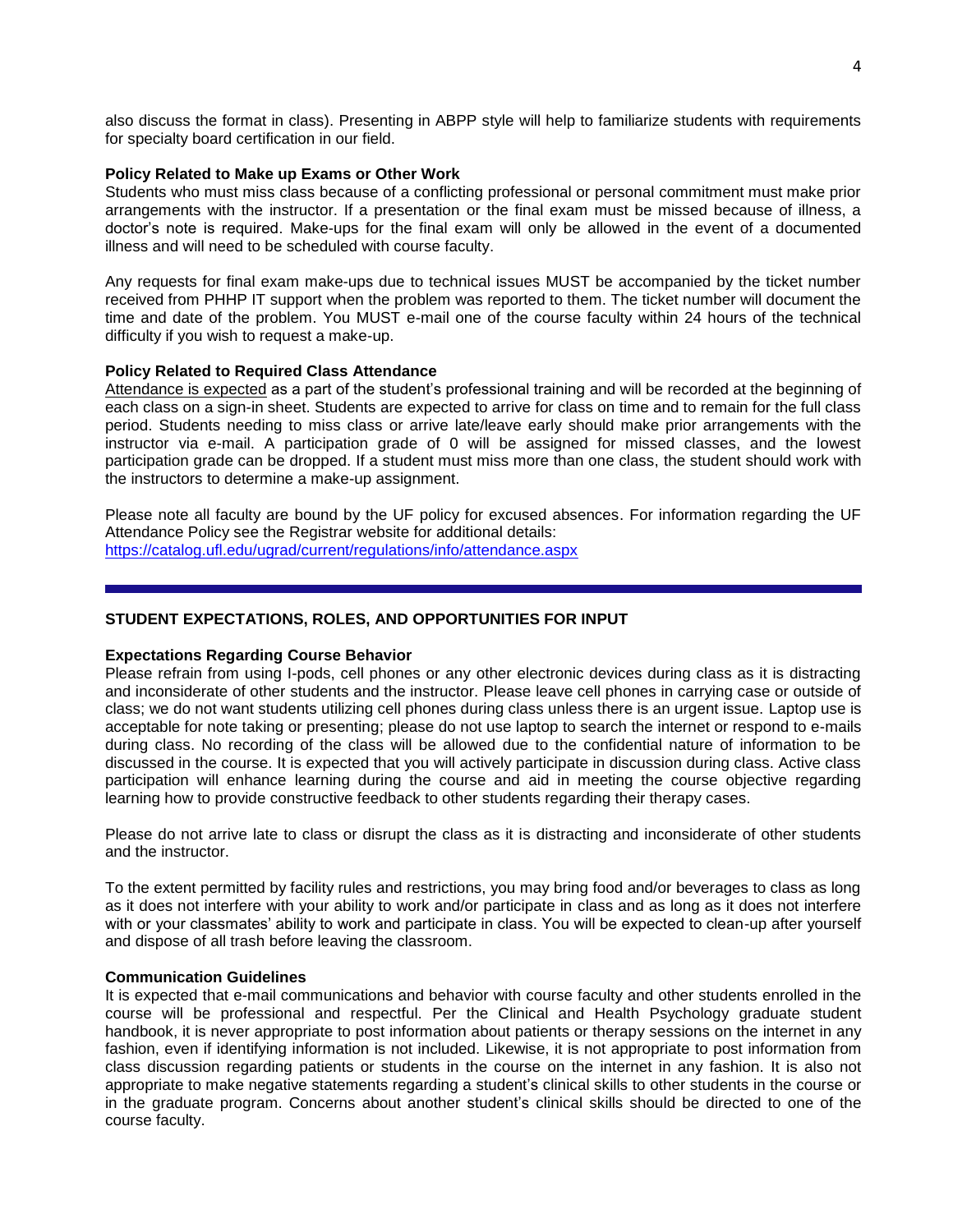### **Academic Integrity**

Students are expected to act in accordance with the University of Florida policy on academic integrity. As a student at the University of Florida, you have committed yourself to uphold the Honor Code, which includes the following pledge:

### "**We, the members of the University of Florida community, pledge to hold ourselves and our peers to the highest standards of honesty and integrity**."

You are expected to exhibit behavior consistent with this commitment to the UF academic community, and on all work submitted for credit at the University of Florida, the following pledge is either required or implied:

# **"On my honor, I have neither given nor received unauthorized aid in doing this assignment."**

It is your individual responsibility to know and comply with all university policies and procedures regarding academic integrity and the Student Honor Code. Violations of the Honor Code at the University of Florida will not be tolerated. Violations will be reported to the Dean of Students Office for consideration of disciplinary action. For additional information regarding Academic Integrity, please see Student Conduct and Honor Code or the Graduate Student Website for additional details:

<https://www.dso.ufl.edu/sccr/process/student-conduct-honor-code/> <http://gradschool.ufl.edu/students/introduction.html>

Please remember cheating, lying, misrepresentation, or plagiarism in any form is unacceptable and inexcusable behavior.

### **Online Faculty Course Evaluation Process**

Course evaluations will help to inform improvements and future modifications to the course, and are also used as part of faculty tenure and promotion packets (as such, they may have a direct influence on faculty tenure and promotion). Students are expected to provide feedback on the quality of instruction in this course by completing online evaluations at [https://evaluations.ufl.edu.](https://evaluations.ufl.edu/) Evaluations are typically open during the last two or three weeks of the semester, but students will be given specific times when they are open. Summary results of these assessments are available to students at [https://evaluations.ufl.edu/results/.](https://evaluations.ufl.edu/results/)

## **SUPPORT SERVICES**

### **Accommodations for Students with Disabilities**

If you require classroom accommodation because of a disability, you must register with the Dean of Students Office [http://www.dso.ufl.edu](http://www.dso.ufl.edu/) within the first week of class. The Dean of Students Office will provide documentation of accommodations to you, which you must then give to me as the instructor of the course to receive accommodations. Please make sure you provide this letter to me by the end of the second week of the course. The College is committed to providing reasonable accommodations to assist students in their coursework.

#### **Counseling and Student Health**

Students sometimes experience stress from academic expectations and/or personal and interpersonal issues that may interfere with their academic performance. If you find yourself facing issues that have the potential to or are already negatively affecting your coursework, you are encouraged to talk with an instructor and/or seek help through University resources available to you.

- The Counseling and Wellness Center 352-392-1575 offers a variety of support services such as psychological assessment and intervention and assistance for math and test anxiety. Visit their web site for more information: [http://www.counseling.ufl.edu.](http://www.counseling.ufl.edu/) On line and in person assistance is available.
- You Matter We Care website: [http://www.umatter.ufl.edu/.](http://www.umatter.ufl.edu/) If you are feeling overwhelmed or stressed, you can reach out for help through the You Matter We Care website, which is staffed by Dean of Students and Counseling Center personnel.
- The Student Health Care Center at Shands is a satellite clinic of the main Student Health Care Center located on Fletcher Drive on campus. Student Health at Shands offers a variety of clinical services. The clinic is located on the second floor of the Dental Tower in the Health Science Center. For more information, contact the clinic at 392-0627 or check out the web site at: <https://shcc.ufl.edu/>
- Crisis intervention is always available 24/7 from: